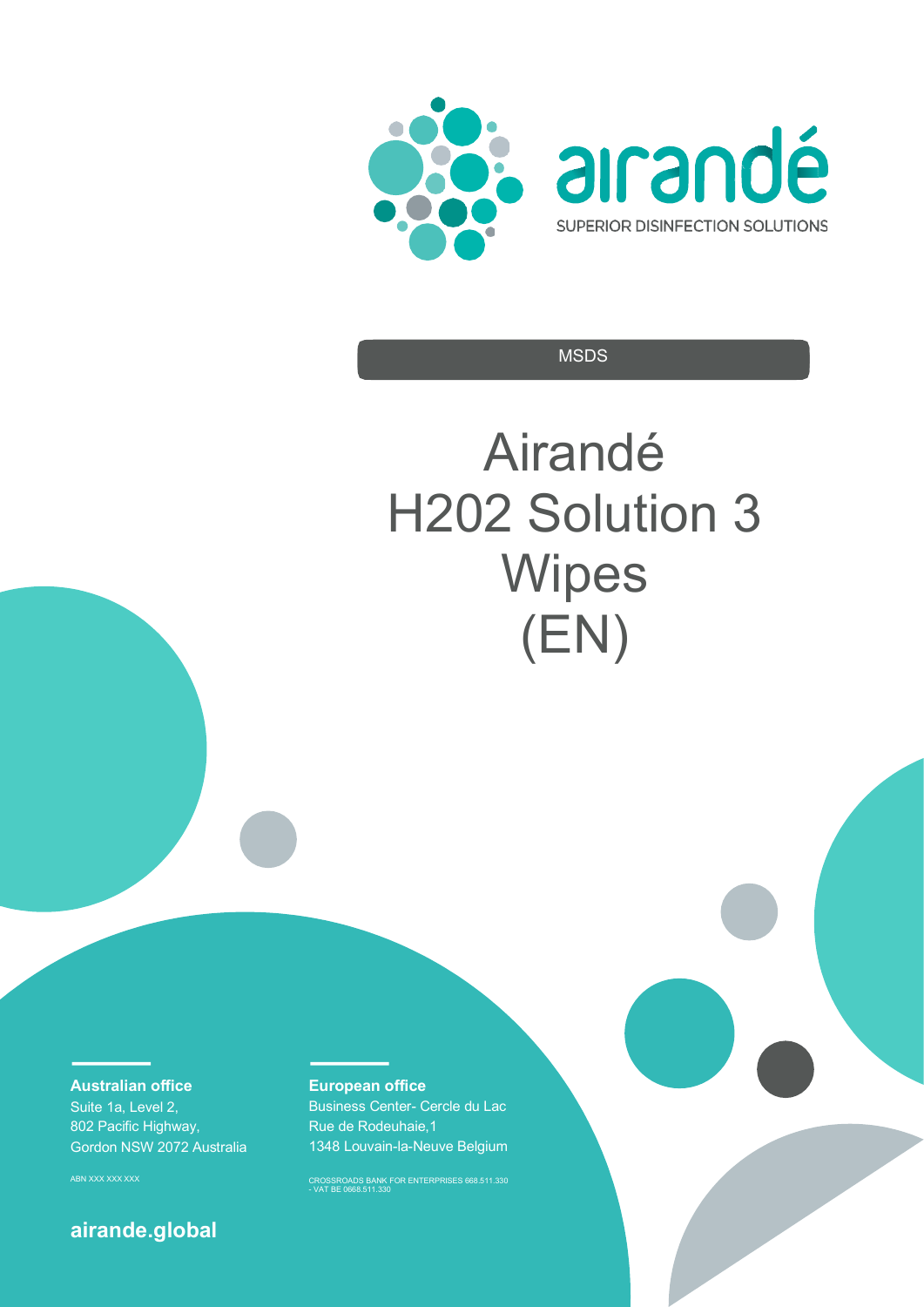

According to Regulation (EC) No. 1907/2006

(REACH) with its amendment Regulation (EU) 2015/830 Date of issue: 05.04.2017

**SECTION 1: Identification of the substance/mixture and of the company/undertaking**

#### **1.1. Product identifier**

Product form: Impregnated wipes Name:

Airandé Solution 3 CaniWipes Product code:

1444

Type of product: Impregnated wipes

Product group: Wipes

#### **1.2. Relevant identified uses of the substance or mixture and uses advisedagainst**

#### **1.2.1. Relevant identified uses**

Main use category: Industrial use, Professional use

Industrial/Professional use spec: Industrial

For professional use only

Function or use category: 55/999 others

#### **1.2.2. Uses advised against**

No additional information available

#### **1.3. Details of the supplier of the safety data sheet**

Airandé

Suite 1a, Level 2, 802 Pacific Highway

GORDON NSW 2072, AUSTRALIA Tel: +61 2

9844 5826

office@airande.global

#### **SECTION 2: Hazards identification**

#### **2.1. Classification of the substance or mixture**

#### **Classification according to Regulation (EC) No. 1272/2008 [CLP]:**

Not classified

#### **Adverse physicochemical, human health and environmental effects:**

No additional information available

#### **2.2. Label elements**

According to EC directives or the corresponding national regulations there is no labeling obligation for this product.

#### **2.3. Other hazards**

No additional information available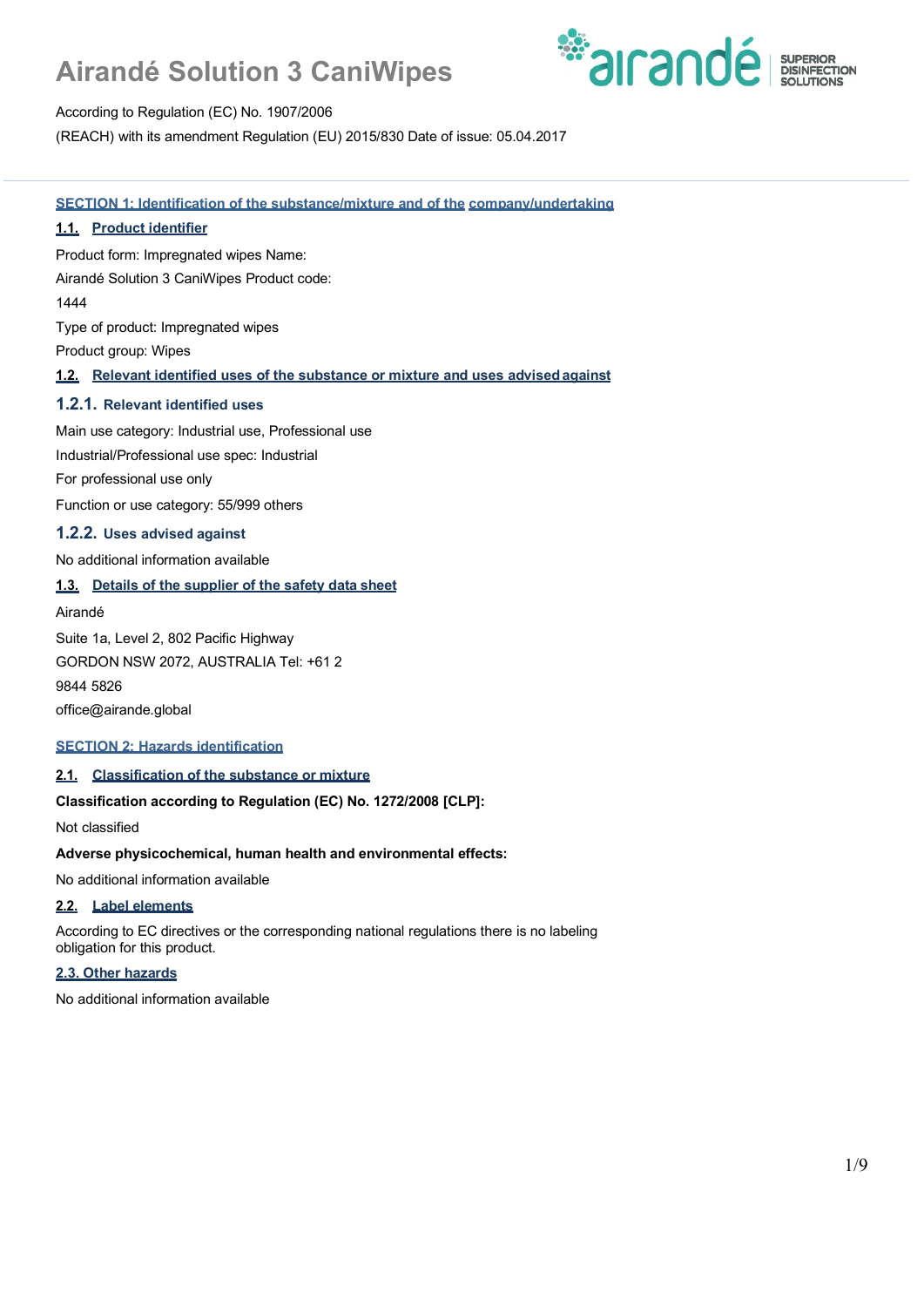According to Regulation (EC) No. 1907/2006 (REACH) with its amendment Regulation (EU) 2015/830 Date of issue: 05.04.2017

#### **SECTION 3: Composition/information on ingredients**

### **3.1. Substances**

Not applicable

#### **3.2. Mixtures**

| Name                       | Product identifier                                                                                   | $\frac{9}{6}$ | <b>Classification according to</b><br>Regulation (EC) No.<br>1272/2008 [CLP]                            |
|----------------------------|------------------------------------------------------------------------------------------------------|---------------|---------------------------------------------------------------------------------------------------------|
| Hydrogen peroxide solution | (CAS No) 7722-84-1<br>(EC no) 231-765-0<br>(EC index no) 008-003-00-9<br>(REACH-no) 01-2119485845-22 | $\leq 3$      | Ox. Lig. 1, H271<br>Acute Tox. 4 (Inhalation), H332<br>Acute Tox. 4 (Oral), H302<br>Skin Corr. 1A, H314 |
| Non-Ionic surfactant       | (CAS No) 68439-51-0                                                                                  | $5 = 0.5$     | Not classified                                                                                          |

#### **Specific concentration limits:**

| Name                       | <b>Product identifier</b>                                                                            | <b>Specific concentration limits</b>                                                                                                                                                                                                                                                 |
|----------------------------|------------------------------------------------------------------------------------------------------|--------------------------------------------------------------------------------------------------------------------------------------------------------------------------------------------------------------------------------------------------------------------------------------|
| Hydrogen peroxide solution | (CAS No) 7722-84-1<br>(EC no) 231-765-0<br>(EC index no) 008-003-00-9<br>(REACH-no) 01-2119485845-22 | $(5 = C < 8)$ Eye Irrit. 2, H319<br>$(8 = < C < 50)$ Eye Dam. 1, H318<br>(C >= 35) STOT SE 3, H335<br>(35 =< C < 50) Skin Irrit. 2, H315<br>(50 =< C < 70) Skin Corr. 1B, H314<br>(50 = < C < 70) Ox. Lig. 2, H272<br>(C >= 70) Skin Corr. 1A, H314<br>$(C \ge 70)$ Ox. Lig. 1, H271 |

Full text of H-statements: see section 16

**SECTION 4: First aid measures**

#### **4.1. Description of first aid measures**

First-aid measures general: Never give anything by mouth to an unconscious person. If you feel unwell, seek medical advice (show the label where possible).

First-aid measures after inhalation: Assure fresh air breathing. Allow the victim to rest.

First-aid measures after skin contact: Remove affected clothing and wash all exposed skin area with mild soap and water, followed by warm water rinse.

First-aid measures after eye contact: Rinse immediately with plenty of water. Obtain medical attention if pain, blinking or

redness persists.

First-aid measures after ingestion: Rinse mouth. Do NOT induce vomiting. Obtain emergency medical attention.

#### **Most important symptoms and effects, both acute and delayed**

Symptoms/injuries: Not expected to present a significant hazard under anticipated conditions of normal use.

**4.2. Indication of any immediate medical attention and special treatment needed**

No additional information available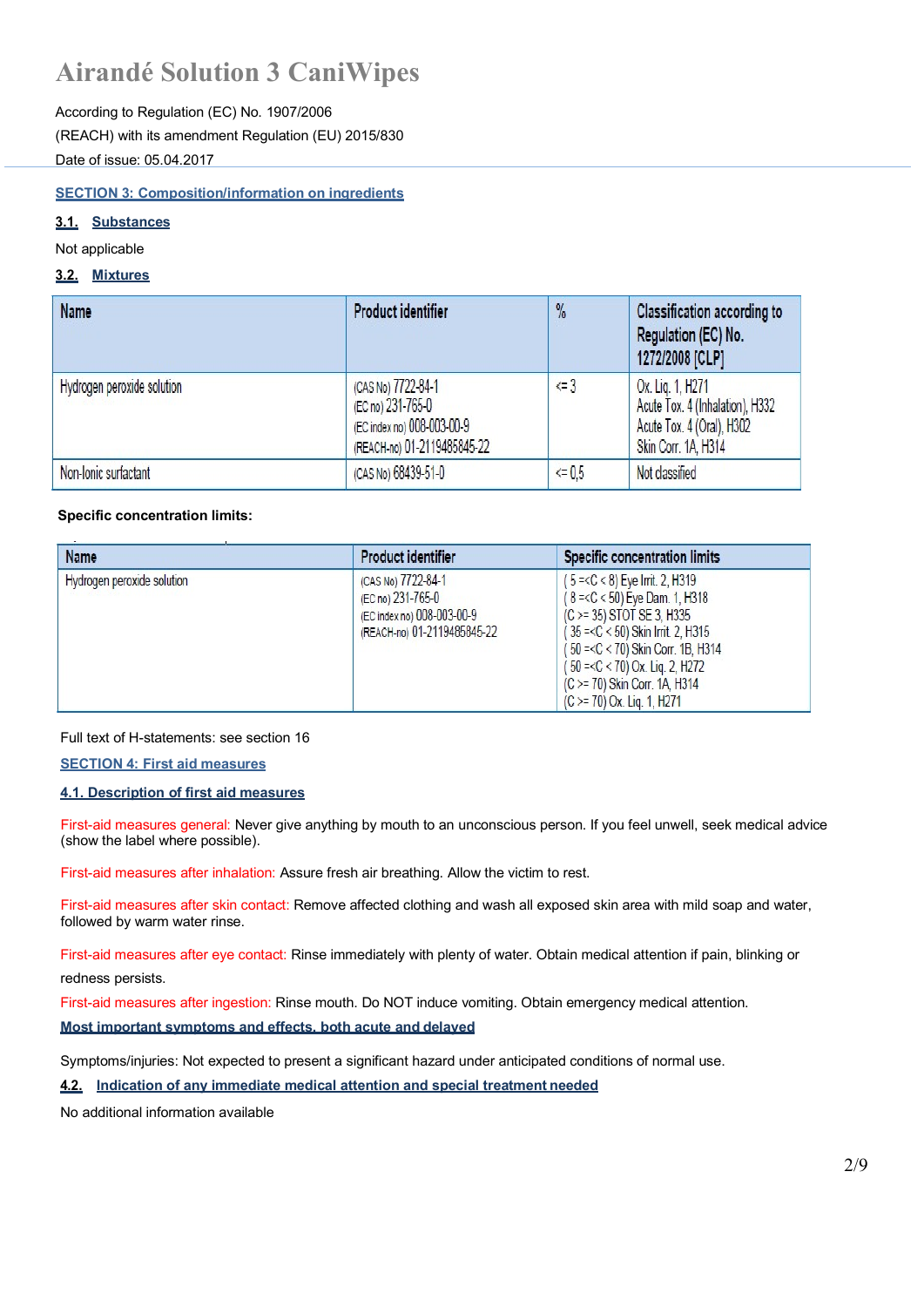According to Regulation (EC) No. 1907/2006 (REACH) with its amendment Regulation (EU) 2015/830 Date of issue: 05.04.2017

#### **SECTION 5: Firefighting measures**

#### **5.1. Extinguishing media**

Suitable extinguishing media: Foam. Dry powder. Carbon dioxide. Water spray. Sand. Unsuitable

extinguishing media: Do not use a heavy water stream.

#### **5.2. Special hazards arising from the substance or mixture**

No additional information available

#### **5.3. Advice for firefighters**

Firefighting instructions: Use water spray or fog for cooling exposed containers. Exercise caution when fighting any chemical fire. Prevent fire fighting water from entering the environment.

Protection during firefighting: Do not enter fire area without proper protective equipment, including respiratory protection.

**SECTION 6: Accidental release measures**

#### **6.1. Personal precautions, protective equipment and emergency procedures**

#### **6.1.1. For non-emergency personnel**

Emergency procedures: Evacuate unnecessary personnel.

#### **6.1.2. For emergency responders**

Protective equipment: Equip cleanup crew with proper protection. Emergency

procedures: Ventilate area.

#### **6.2. Environmental precautions**

Prevent entry to sewers and public waters. Notify authorities if liquid enters sewers or public waters.

#### **6.3. Methods and material for containment and cleaning up**

Methods for cleaning up: Soak up spills with inert solids, such as clay or diatomaceous earth as soon as possible. Collect spillage. Store away from other materials.

#### **6.4. Reference to other sections**

See Heading 8. Exposure controls and personal protection.

**SECTION 7: Handling and storage**

#### **7.1. Precautions for safe handling**

Precautions for safe handling: Wash hands and other exposed areas with mild soap and water before eating, drinking or smoking and when leaving work. Provide good ventilation in process area to prevent formation of vapor.

#### **7.2. Conditions for safe storage, including any incompatibilities**

Storage conditions: Keep only in the original container in a cool, well ventilated place away from : Direct sunlight, Heat sources. Keep container closed when not in use.

Incompatible products: Strong bases. Strong acids. Incompatible

materials: Sources of ignition. Direct sunlight. Maximum storage period:

≈ 18 months

#### **7.3. Specific end use(s)**

No additional information available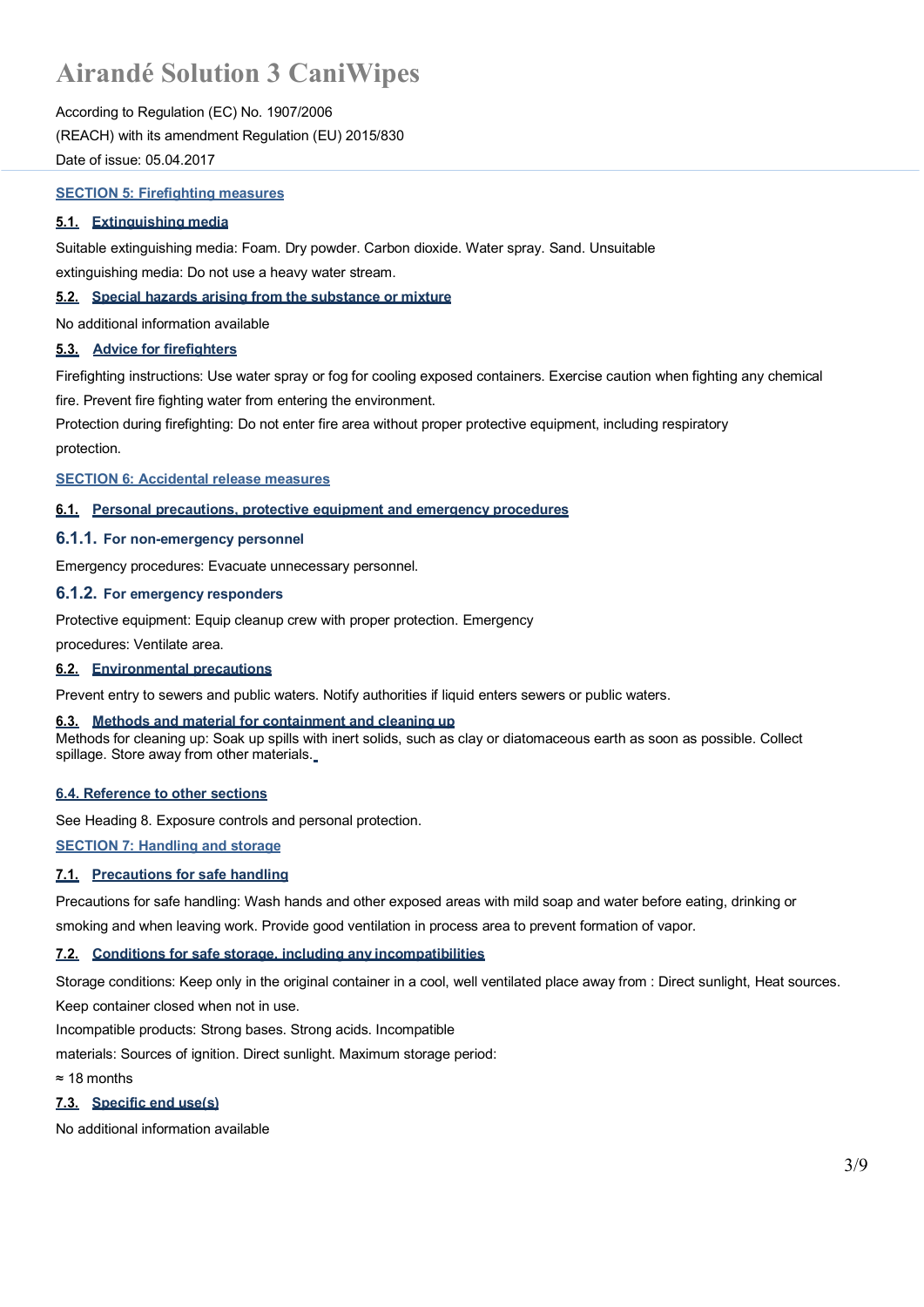According to Regulation (EC) No. 1907/2006 (REACH) with its amendment Regulation (EU) 2015/830 Date of issue: 05.04.2017

#### **SECTION 8: Exposure controls/personal protection**

#### **8.1. Control parameters**

No additional information available

#### **8.2. Exposure controls**

Personal protective equipment: Avoid all unnecessary exposure. Hand protection: Wear protective gloves. Eye protection: Chemical goggles or safety glasses. Respiratory protection: Wear appropriate mask. Other information: Do not eat, drink or smoke during use.

#### **SECTION 9: Physical and chemical properties 9.1. Information on basic**

#### **physical and chemical properties**

Physical state: Liquid Appearance: Colorless liquid impregnated onto wipes. Color: Colorless. Odor: characteristic. Odor threshold: No data available pH: ≈ 5,2 Relative evaporation rate (butylacetate=1): No data available Melting point: No data available Freezing point: No data available Boiling point: No data available Flash point: No data available Auto-ignition temperature: No data available Decomposition temperature: No data available Flammability (solid, gas) : Non flammable Vapor pressure: No data available Relative vapor density at 20 °C: No data available Relative density: No data available Solubility: No data available Log Pow: No data available Pow: No data available Viscosity, kinematic: No data available Viscosity, dynamic: No data available Explosive properties: No data available Oxidizing properties: No data available Explosive limits: No data available **9.2. Other information** No additional information available **SECTION 10: Stability and reactivity 10.1. Reactivity** No additional information available

#### **10.2. Chemical stability**

Not established.

#### **10.3. Possibility of hazardous reactions**

Not established.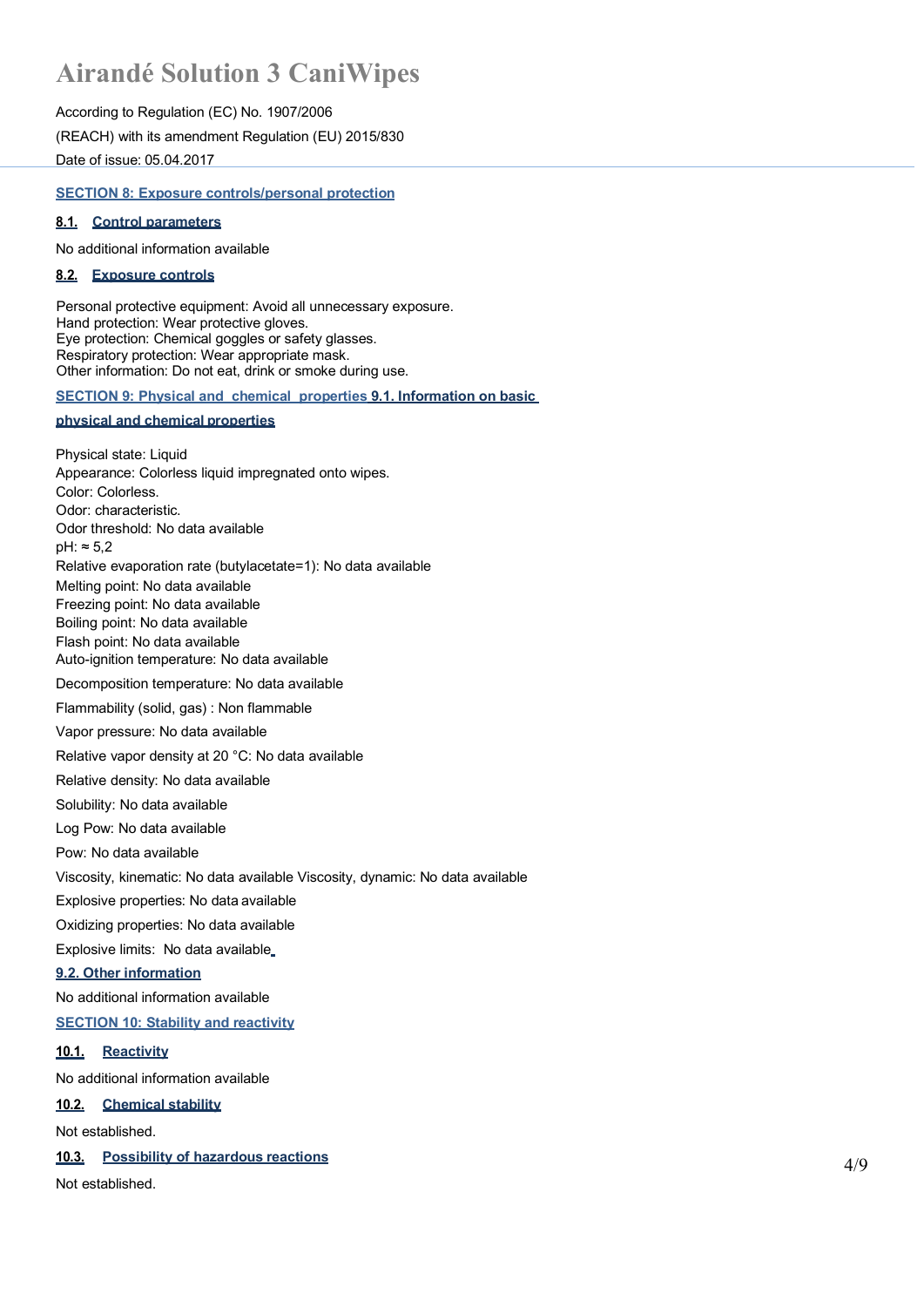According to Regulation (EC) No. 1907/2006 (REACH) with its amendment Regulation (EU) 2015/830 Date of issue: 05.04.2017

#### **10.4. Reactivity**

No additional information available

#### **10.5. Chemical stability**

Not established.

**10.6. Possibility of hazardous reactions**

Not established.

#### **10.7. Conditions to avoid**

Direct sunlight. Extremely high or low temperatures.

#### **10.8. Incompatible materials**

Strong acids. Strong bases.

#### **10.9. Hazardous decomposition products**

Fume. Carbon Monoxide. Carbon Dioxide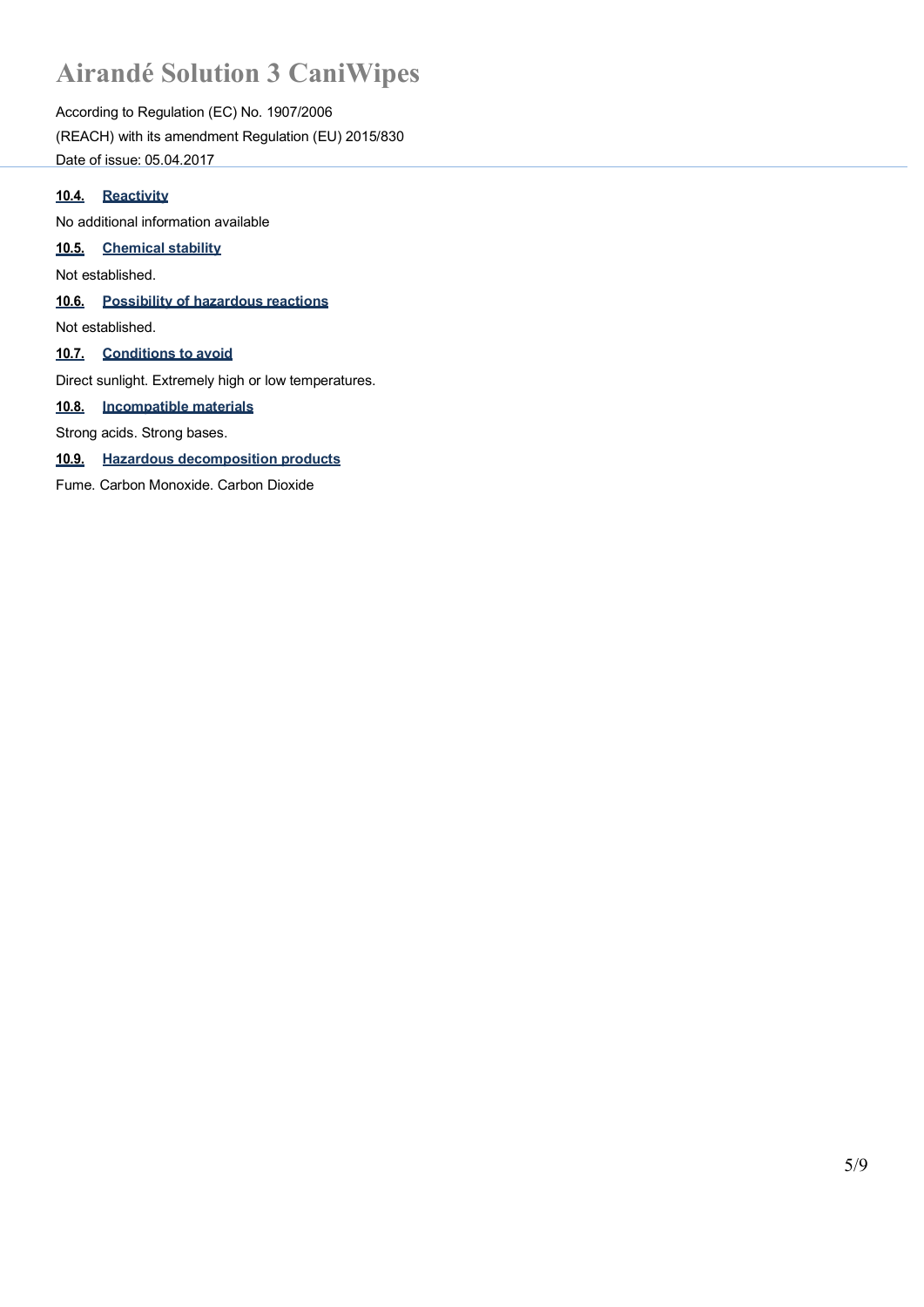According to Regulation (EC) No. 1907/2006 (REACH) with its amendment Regulation (EU) 2015/830 Date of issue: 05.04.2017

**SECTION 11: Toxicological information**

#### **11.1. Information on toxicological effects**

Acute toxicity: Not classified

Skin corrosion/irritation: Not classified

pH: ≈ 5,2

Additional information: Based on available data, the classification criteria are not met

• Serious eye damage/irritation: Not classified

pH: ≈ 5,2

Additional information: Based on available data, the classification criteria are not met

- Respiratory or skin sensitization: Not classified
- Additional information: Based on available data, the classification criteria are not met
	- Germ cell mutagenicity: Not classified

Based on available data, the classification criteria are not met

- Carcinogenicity: Not classified
- Additional information: Based on available data, the classification criteria are not met
	- Reproductive toxicity: Not classified

Additional information: Based on available data, the classification criteria are not met

- STOT-single exposure: Not classified
- Additional information: Based on available data, the classification criteria are not met STOT-repeated

exposure: Not classified

Additional information: Based on available data, the classification criteria are not met

• Aspiration hazard: Not classified

Additional information: Based on available data, the classification criteria are not met

• Potential adverse human health effects and symptoms: Based on available data, the classification criteria are not met.

#### **SECTION 12: Ecological information**

#### 12.1. Toxicity

No additional information available

#### **Persistence and degradability**

| Airandé Solution 3 CaniWipes  |                  |
|-------------------------------|------------------|
| Persistence and degradability | Not established. |

| Hydrogen peroxide solution (7722-84-1) |                 |
|----------------------------------------|-----------------|
| Persistence and degradability          | Not established |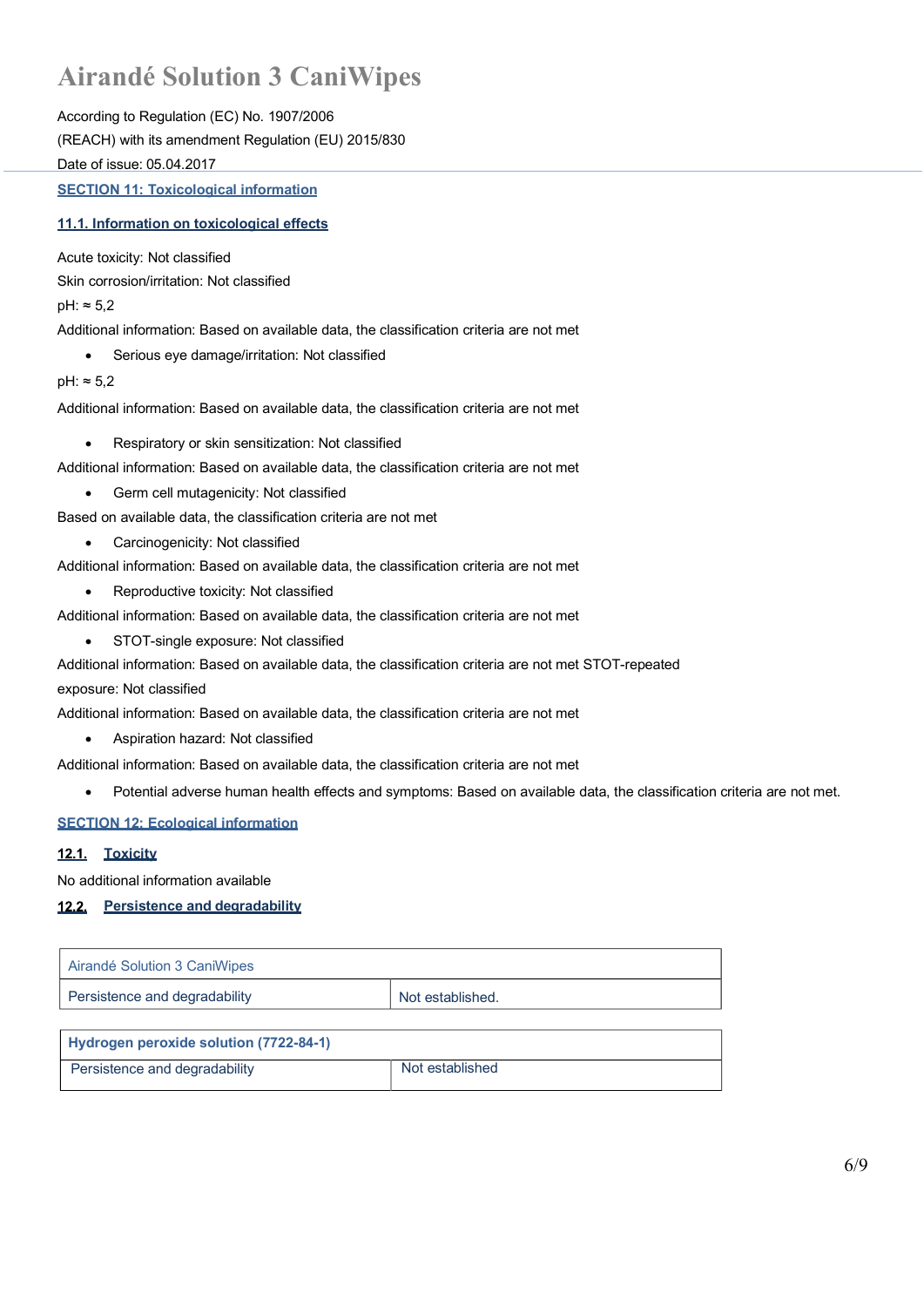According to Regulation (EC) No. 1907/2006 (REACH) with its amendment Regulation (EU) 2015/830 Date of issue: 05.04.2017

### **12.3. Bioaccumulative potential**

| Airandé Solution 3 CaniWipes           |                  |
|----------------------------------------|------------------|
| Bioaccumulative potential              | Not established  |
| Hydrogen peroxide solution (7722-84-1) |                  |
| Log Pow                                | $\approx$ -1.57  |
| Bioaccumulative potential              | Not established. |

#### **12.4. Mobility in soil**

No additional information available

### **12.5. Results of PBT and vPvB assessment**

No additional information available

#### **12.6. Other adverse effects**

Additional information: Avoid release to the environment

**SECTION 13: Disposal considerations**

#### **13.1. Waste treatment methods**

Waste disposal recommendations: Dispose in a safe manner in accordance with local/national regulations. Ecology - waste materials: Avoid release to the environment.

**SECTION 14: Transport information**

In accordance with ADR / RID / IMDG / IATA / AND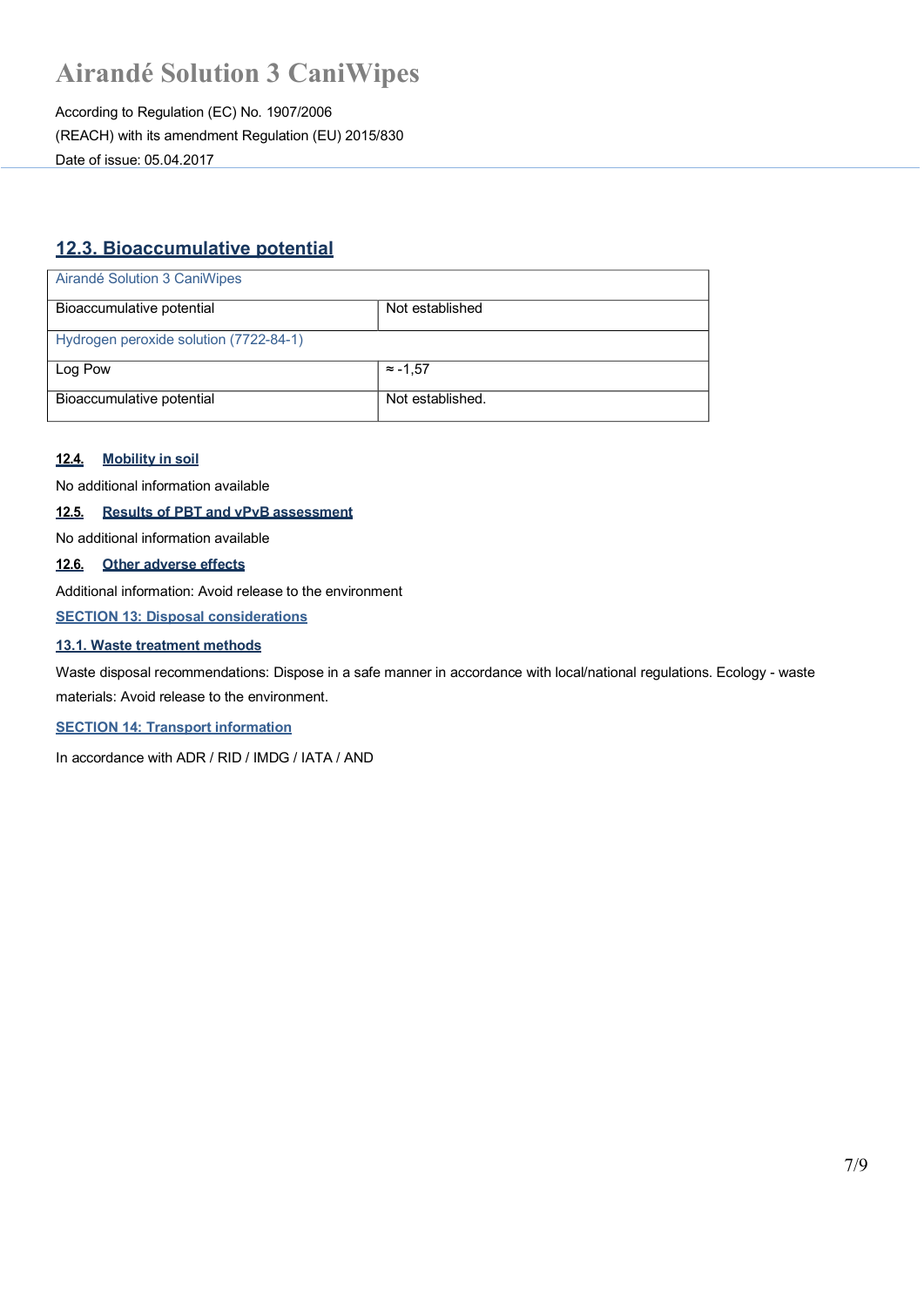#### According to Regulation (EC) No. 1907/2006 (REACH) with its amendment Regulation (EU) 2015/830

#### Date of issue: 05.04.2017

| <b>ADR</b>                             | <b>IMDG</b>                       | <b>IATA</b>   | <b>ADN</b>    | <b>RID</b>    |
|----------------------------------------|-----------------------------------|---------------|---------------|---------------|
| 14.1.<br><b>UN</b> number              |                                   |               |               |               |
| Not regulated                          | Not regulated                     | Not regulated | Not regulated | Not regulated |
| 14.2.<br>UN proper shipping name       |                                   |               |               |               |
| Not regulated                          | Not regulated                     | Not regulated | Not regulated | Not regulated |
| Not regulated                          | Not regulated                     | Not regulated | Not regulated | Not regulated |
|                                        |                                   |               |               |               |
| 14.3.                                  | <b>Transport hazard class(es)</b> |               |               |               |
| Not regulated                          | Not regulated                     | Not regulated | Not regulated | Not regulated |
| Not regulated                          | Not regulated                     | Not regulated | Not regulated | Not regulated |
| 14.4.<br><b>Packing group</b>          |                                   |               |               |               |
| Not regulated                          | Not regulated                     | Not regulated | Not regulated | Not regulated |
| 14.5.<br><b>Environmental hazards</b>  |                                   |               |               |               |
| Not regulated                          | Not regulated                     | Not regulated | Not regulated | Not regulated |
| No supplementary information available |                                   |               |               |               |

#### 14.6. **Special precautions for user**

Overland transport: Not regulated

Transport by sea: Not regulated

Air transport: Not regulated

Inland waterway transport: Not regulated

Rail transport: Not regulated

#### **14.7. Transport in bulk according to Annex II of Marpol and the IBC Code**

Not applicable

**SECTION 15: Regulatory information**

**15.1. Safety, health and environmental regulations/legislation specific for the substanceor mixture**

#### **15.1.1. EU-Regulations**

Contains no REACH substances with Annex XVII restrictions Contains no substance on the REACH candidate list Contains no REACH Annex XIV substances

#### **15.1.2. National regulations**

No additional information available

#### **15.2. Chemical safety assessment**

No chemical safety assessment has been carried out

#### **SECTION 16: Other information**

8/9 Data sources: REGULATION (EC) No 1272/2008 OF THE EUROPEAN PARLIAMENT AND OF THE

COUNCIL of 16 December 2008 on classification, labeling and packaging of substances and

Mixtures, amending and repealing Directives 67/548/EEC and 1999/45/EC, and amending Regulation (EC) No 1907/2006.

Other information: None.

Full text of H- and EUH-statements: